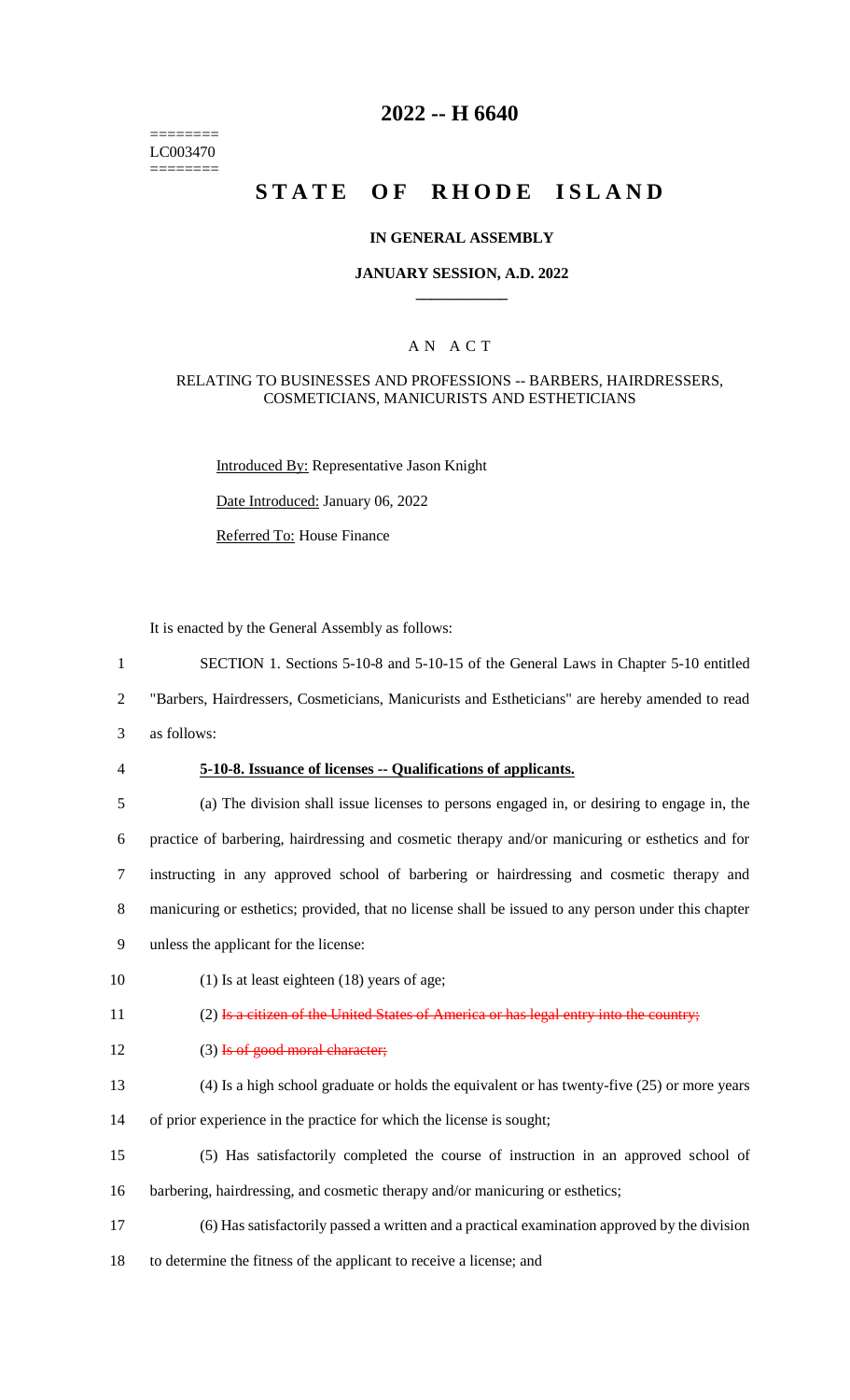(7) Has complied with § 5-10-10 and any other qualifications that the division prescribes

by regulation.

 (b) Notwithstanding the provision of subsection (a)(4), on and after July 1, 1997, an applicant seeking licensure as a barber must be a high school graduate or hold the equivalent combination of education and experience.

 (c) The division may license, on a case-by-case basis, with or without examination, any individual who has been licensed as an esthetician, barber, cosmetologist, electrologist, or manicurist under the laws of another state, which, in the opinion of the division, maintains a standard substantially equivalent to that of the state of Rhode Island.

## **5-10-15. Licensing of shops.**

 (a) No shop, place of business, or establishment shall be opened or conducted within the 12 state by any person, association, partnership, corporation, or otherwise for the practice of barbering, manicuring and/or hairdressing and cosmetic therapy or esthetics until the time that application for a license to operate that shop, place of business, or establishment for the practice of manicuring and/or hairdressing and cosmetic therapy or esthetics is made, to the division, in the manner and on the forms that it prescribes, and a license, under the terms and conditions, not contrary to law, that the division requires, shall be granted for it and a license issued.

 (1) No licenses shall be granted to any shop, place of business, or establishment for the practice of hairdressing and cosmetic therapy unless the proprietor or a supervising manager in the practice of barbering, hairdressing and cosmetic therapy, of the shop, place of business, or establishment is licensed and has been licensed as a licensed barber or hairdresser and cosmetician for a period of at least one year immediately prior to the filing of the application for the license.

 (2) No license shall be granted to any shop, place of business, or establishment for the practice of manicuring or esthetics unless the proprietor or a supervising manager of the proprietor is licensed and has been licensed as a licensed barber, hairdresser and cosmetician, manicurist or esthetician for a period of at least one year immediately prior to the filing of the application for the license.

 (3) The supervising manager shall be registered with the division as the manager of a licensed shop and shall only be registered to manage one shop at a time. The proprietor of the licensed shop and the manager shall notify the division, in writing, within ten (10) days upon the termination of employment as the manager of the licensed shop. The license of the shop shall expire forty-five (45) days after the division is notified by the proprietor if no new manager is registered with the division as the supervising manager of the shop.

(b) All licenses issued under this section shall terminate on the first day of July following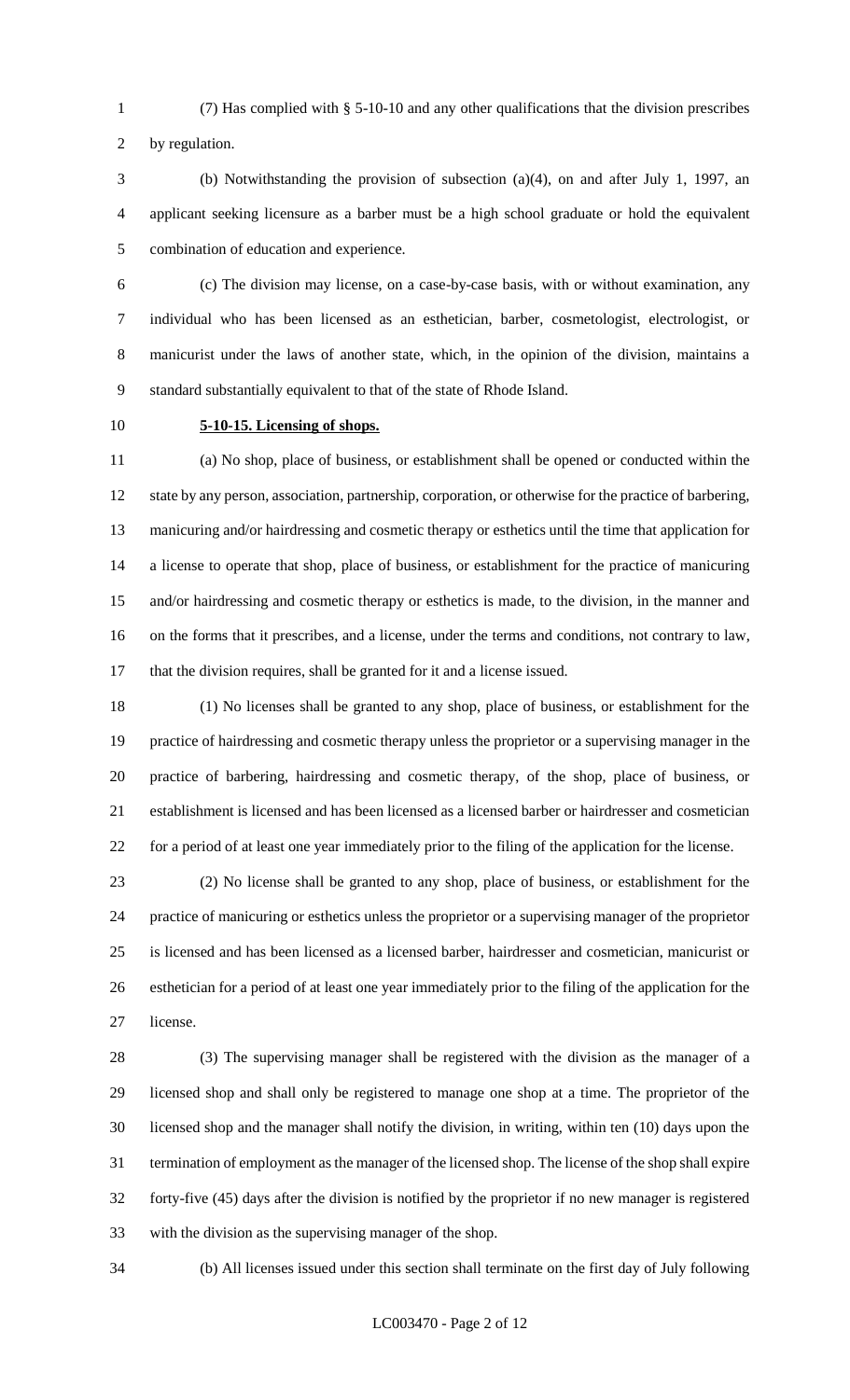|  |  | the date of issue. The fee for the license is as set forth in $\S 23 - 1 - 54$ . |
|--|--|----------------------------------------------------------------------------------|
|  |  |                                                                                  |

**23-1-54. Fees payable to the department of health.**

## SECTION 2. Section 23-1-54 of the General Laws in Chapter 23-1 entitled "Department

of Health" is hereby amended to read as follows:

# Fees payable to the department shall be as follows: PROFESSION RIGL Section Description of Fee FEE 7 Barbers/hairdressers 5-10-10(a) Renewal application \$25.00 8 Barbers/hairdressers 5-10-10(a) Renewal application: 9 Manicuring 19 Manicurists \$25.00 Barbers/hairdressers 5-10-10(b) Minimum late renewal fee \$25.00 Barbers/hairdressers 5-10-10(b) Maximum late renewal fee \$100.00 12 Barbers/hairdressers 5-10-11[c] Application fee \$25.00 Barbers/hairdressers 5-10-11[c] Application fee: manicuring 14 Instructors and manicurists \$25.00 Barbers/hairdressers 5-10-13 Demonstrator's permit \$90.00 16 Barbers/hairdressers 5-10-15 Shop license: initial \$170.00 17 Barbers/hairdressers 5-10-15 Shop license: renewal \$170.00

| 18 | Veterinarians | $5 - 25 - 10$    | Application fee        | \$40.00  |
|----|---------------|------------------|------------------------|----------|
| 19 | Veterinarians | $5 - 25 - 11$    | <b>Examination</b> fee | \$540.00 |
| 20 | Veterinarians | $5 - 25 - 12(a)$ | Renewal fee            | \$580.00 |
| 21 | Veterinarians | $5-25-12[c]$     | Late renewal fee       | \$120.00 |
| 22 | Podiatrists   | $5-29-7$         | Application fee        | \$240.00 |
| 23 | Podiatrists   | $5-29-11$        | Renewal fee: minimum   | \$240.00 |
| 24 | Podiatrists   | $5-29-11$        | Renewal fee: maximum   | \$540.00 |
| 25 | Podiatrists   | $5 - 29 - 13$    | Limited registration   | \$65.00  |
| 26 | Podiatrists   | $5-29-14$        | Limited registration:  |          |
| 27 |               |                  | Academic faculty       | \$240.00 |
| 28 | Podiatrists   | $5-29-14$        | Application fee:       |          |
| 29 |               |                  | Renewal minimum        | \$240.00 |
| 30 | Podiatrists   | $5-29-14$        | Application fee:       |          |
| 31 |               |                  | Renewal maximum        | \$440.00 |
|    |               |                  |                        |          |

Chiropractors 5-30-6 Examination fee: \$210.00

Chiropractors 5-30-7 Examination exemption fee: \$210.00

34 Chiropractors 5-30-8(b) Exam Physiotherapy \$210.00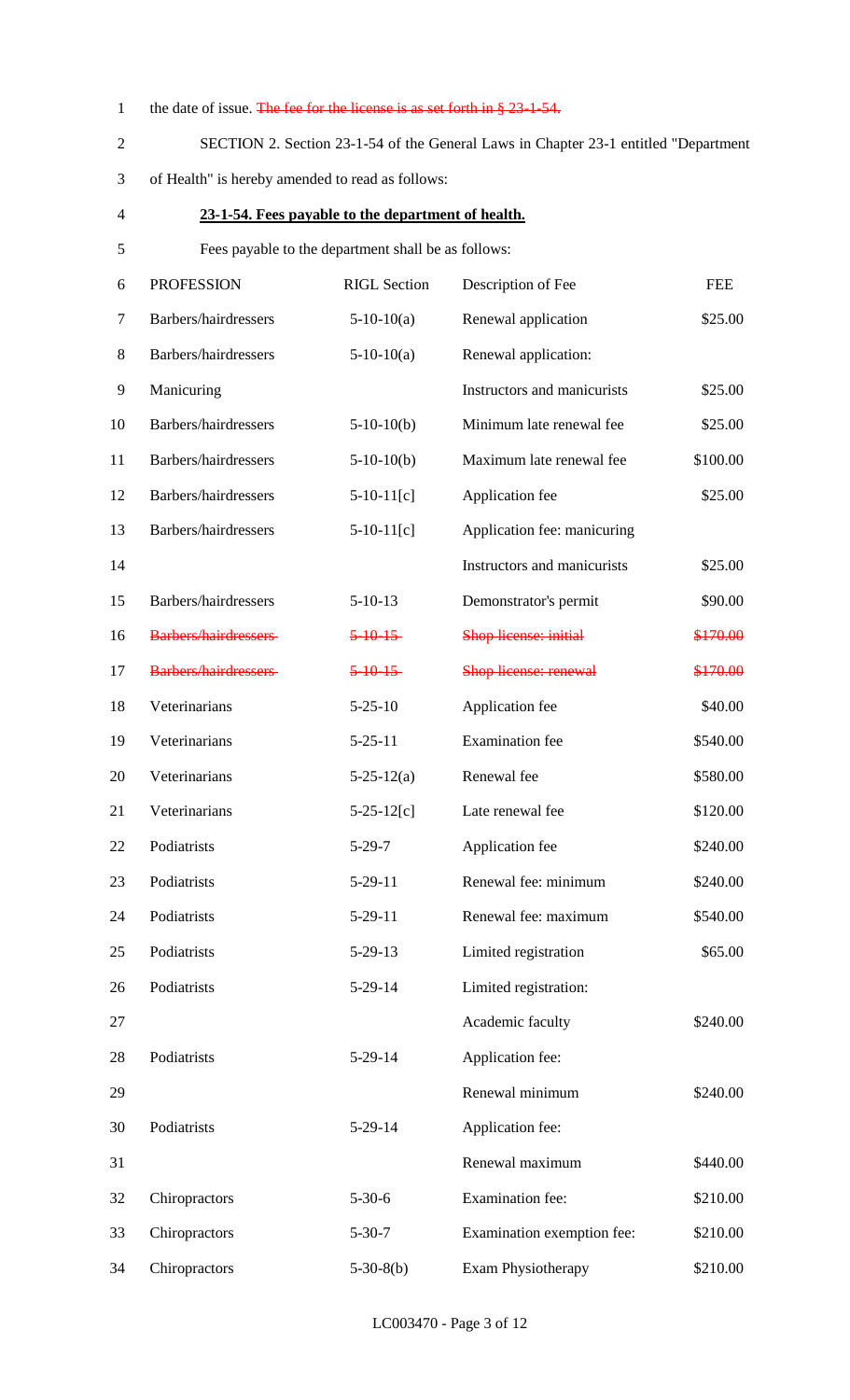| $\mathbf{1}$             | Chiropractors                                   | $5-30-8(b)$     | Exam chiro and physiotherapy      | \$210.00 |
|--------------------------|-------------------------------------------------|-----------------|-----------------------------------|----------|
| $\overline{c}$           | Chiropractors                                   | $5 - 30 - 12$   | Renewal fee                       | \$210.00 |
| 3                        | Dentists/dental hygienists                      | $5-31.1-6(d)$   | Dentist: application fee          | \$965.00 |
| $\overline{\mathcal{A}}$ | Dentists/dental hygienists                      | $5-31.1-6(d)$   | Dental hygienist: application fee | \$65.00  |
| 5                        | Dentists/dental hygienists                      | $5-31.1-6(d)$   | Reexamination: dentist            | \$965.00 |
| 6                        | Dentists/dental hygienists                      | $5-31.1-6(d)$   | Reexamination: hygienist          | \$65.00  |
| $\boldsymbol{7}$         | Dentists/dental hygienists                      | $5-31.1-21(b)$  | Reinstatement fee dentist         | \$90.00  |
| $8\,$                    | Dentists/dental hygienists                      | $5-31.1-21(b)$  | Reinstatement fee hygienist       | \$90.00  |
| $\mathbf{9}$             | Dentists/dental hygienists                      | $5-31.1-21(c)$  | Inactive status: dentist          | \$220.00 |
| 10                       | Dentists/dental hygienists                      | $5-31.1-21(c)$  | Inactive status: hygienist        | \$40.00  |
| 11                       | Dentists/dental hygienists                      | 5-31.1-22       | Limited registration              | \$65.00  |
| 12                       | Dentists/dental hygienists                      | $5-31.1-23[c]$  | Limited reg:                      |          |
| 13                       |                                                 |                 | Academic faculty                  | \$965.00 |
| 14                       | Dentists/dental hygienists                      | $5-31.1-23[c]$  | Limited reg:                      |          |
| 15                       |                                                 |                 | Academic faculty renewal          | \$500.00 |
| 16                       | Electrolysis                                    | $5 - 32 - 3$    | Application fee                   | \$25.00  |
| 17                       | Electrolysis                                    | $5-32-6(b)$     | Renewal fee                       | \$25.00  |
| 18                       | Electrolysis                                    | $5 - 32 - 7$    | Reciprocal license fee            | \$25.00  |
| 19                       | Electrolysis                                    | $5 - 32 - 17$   | Teaching license                  | \$25.00  |
| 20                       | Funeral directors/embalmers                     | 5-33.2-12       | Funeral establishment license     | \$120.00 |
| 21                       | Funeral services establishments                 |                 |                                   |          |
| 22                       | Funeral directors/embalmers                     | 5-33.2-15       | Renewal: funeral/director         | \$90.00  |
| 23                       | Funeral services establishments embalmer        |                 |                                   | \$30.00  |
| 24                       | Funeral directors/embalmers                     | 5-33.2-12       | Funeral branch of clicense        | \$90.00  |
| 25                       | Funeral directors/embalmers                     | 5-33.2-13.1     | Crematories: application fee      | \$120.00 |
| 26                       | Funeral services establishments                 |                 |                                   |          |
| 27                       | Funeral directors/embalmers                     | $5 - 33.2 - 15$ | Renewal: funeral/director         | \$120.00 |
| 28                       | Funeral Svcs establishments establishment       |                 |                                   |          |
| 29                       | Funeral directors/embalmers                     | 5-33.2-15       | Additional branch office          |          |
| 30                       | Funeral services Establishments licenses        |                 |                                   | \$120.00 |
| 31                       | Funeral directors/embalmers                     | 5-33.2-15       | Crematory renewal fee             |          |
| 32                       | Funeral svcs establishments                     |                 |                                   | \$120.00 |
| 33                       | Funeral directors/embalmers                     | 5-33.2-15       | Late renewal fee                  |          |
| 34                       | Funeral svcs establishments (All license types) |                 |                                   | \$25.00  |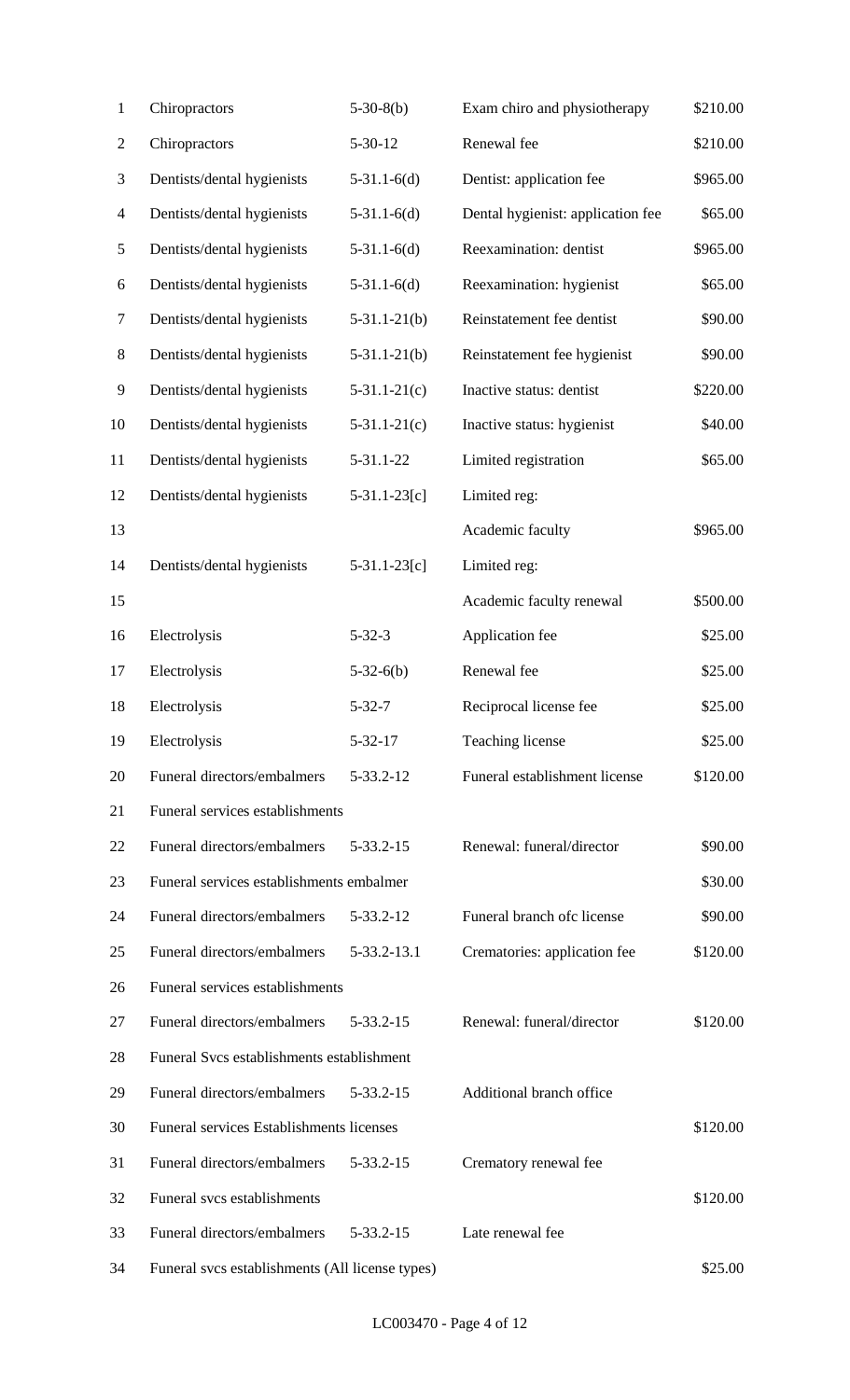Funeral directors/embalmers 5-33.2-16(a) Intern registration fee

| $\overline{2}$ | Funeral Services establishments |                    |                                   | \$25.00.   |
|----------------|---------------------------------|--------------------|-----------------------------------|------------|
| 3              | <b>Nurses</b>                   | $5 - 34 - 12$      | RN Application fee                | \$135.00   |
| $\overline{4}$ | <b>Nurses</b>                   | $5 - 34 - 16$      | <b>LPN</b> Application fee        | \$45.00    |
| $\mathfrak{S}$ | <b>Nurses</b>                   | 5-34-19            | Renewal fee: RN                   | \$135.00   |
| 6              | <b>Nurses</b>                   | 5-34-19            | Renewal fee: LPN                  | \$45.00    |
| 7              | <b>Nurses</b>                   | 5-34-37            | RNP application fee               | \$80.00    |
| $8\,$          | <b>Nurses</b>                   | 5-34-37            | RNP renewal fee                   | \$80.00    |
| 9              | <b>Nurses</b>                   | 5-34-37            | RNP prescriptive privileges       | \$65.00    |
| 10             | <b>Nurses</b>                   | 5-34-40.3          | Clin nurse spec application       | \$80.00    |
| 11             | <b>Nurses</b>                   | 5-34-40.3          | Clin nurse spec renewal           | \$80.00    |
| 12             | <b>Nurses</b>                   | 5-34-40.3          | Clin nurse spec Rx privilege      | \$65.00    |
| 13             | Nurse anesthetists              | $5-34.2-4(a)$      | CRNA application fee              | \$80.00    |
| 14             | Nurse anesthetists              | $5-34.2-4(b)$      | CRNA renewal fee                  | \$80.00    |
| 15             | Optometrists                    | $5 - 35.1 - 4$     | Application fee                   | \$280.00   |
| 16             | Optometrists                    | $5 - 35.1 - 7$     | Renewal fee                       | \$280.00   |
| 17             | Optometrists                    | $5 - 35.1 - 7$     | Late fee                          | \$90.00    |
| 18             | Optometrists                    | $5 - 35.1 - 7$     | Reactivation of license fee       | \$65.00    |
| 19             | Optometrists                    | $5-35.1-19(b)$     | Violations of section             | \$650.00   |
| 20             | Optometrists                    | $5 - 35.1 - 20$    | Violations of chapter             | \$260.00   |
| 21             | Opticians                       | $5 - 35.2 - 3$     | Application fee                   | \$30.00    |
| 22             | Physicians                      | $5 - 37 - 2$       | Application fee                   | \$1,090.00 |
| 23             | Physicians                      | $5 - 37 - 2$       | Re-examination fee                | \$1,090.00 |
| 24             | Physicians                      | $5-37-10(b)$       | Late renewal fee                  | \$170.00   |
| 25             | Physicians                      | $5 - 37 - 16$      | Limited registration fee          | \$65.00    |
| 26             | Physicians                      | $5-37-16.1$        | Ltd reg: academic faculty         | \$600.00   |
| 27             | Physicians                      | $5-37-16.1$        | Ltd reg: academic Faculty renewal | \$170.00   |
| 28             | Acupuncture                     | $5 - 37.2 - 10$    | Application fee                   | \$310.00   |
| 29             | Acupuncture                     | $5 - 37.2 - 13(4)$ | Acupuncture assistant             | \$310.00   |
| 30             |                                 |                    | Licensure fee                     | \$170.00   |
| 31             | Social workers                  | $5-39.1-9$         | Application fee                   | \$70.00    |
| 32             | Social workers                  | $5-39.1-9$         | Renewal fee                       | \$70.00    |
| 33             | Physical therapists             | $5-40-8$           | Application fee                   | \$155.00   |
| 34             | Physical therapists             | $5-40-8.1$         | Application: physical therapy     |            |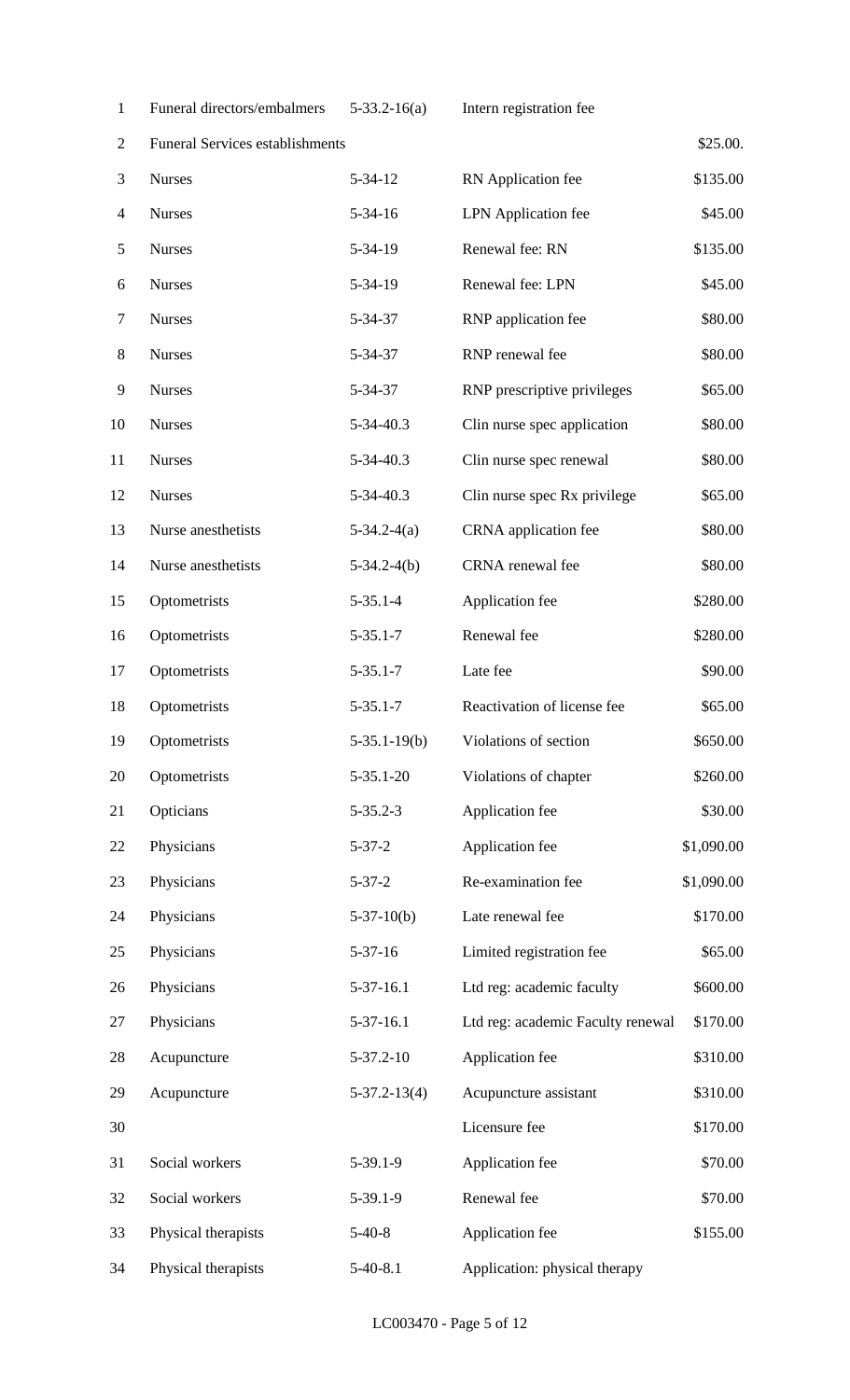| $\mathbf{1}$   |                                                |                 | assistants                                  | \$50.00  |
|----------------|------------------------------------------------|-----------------|---------------------------------------------|----------|
| $\overline{c}$ | Physical therapists                            | $5-40-10(a)$    | Renewal fee: Physical therapists            | \$155.00 |
| 3              | Physical therapists                            | $5-40-10(a)$    | Renewal fee: Physical therapy               |          |
| 4              |                                                |                 | assistants                                  | \$50.00  |
| 5              | Physical therapists                            | $5-40-10[c]$    | Late renewals                               | \$50.00  |
| 6              | Occupational therapists                        | $5-40.1-12(2)$  | Renewal fee                                 | \$140.00 |
| 7              | Occupational therapists                        | $5-40.1-12(5)$  | Late renewal fee                            | \$50.00  |
| $8\,$          | Occupational therapists                        | $5-40.1-12(b)$  | Reactivation fee                            | \$140.00 |
| 9              | Occupational therapists                        | $5-40.1-13$     | Application fee                             | \$140.00 |
| 10             | Psychologists                                  | $5 - 44 - 12$   | Application fee                             | \$230.00 |
| 11             | Psychologists                                  | $5-44-13$       | Temporary permit                            | \$120.00 |
| 12             | Psychologists                                  | $5-44-15[c]$    | Renewal fee                                 | \$230.00 |
| 13             | Psychologists                                  | $5-44-15(e)$    | Late renewal fee                            | \$50.00  |
| 14             | Nursing home administrators                    | $5 - 45 - 10$   | Renewal fee                                 | \$160.00 |
| 15             | Speech pathologist/audiologists 5-48-1(14)     |                 | Speech lang support personnel:              |          |
| 16             |                                                |                 | late filing                                 | \$90.00  |
| 17             | Speech pathologist/audiologists 5-48-9(a)      |                 | Application fee: Audiologist                | \$65.00  |
| 18             | Speech pathologist/audiologists 5-48-9(a)      |                 | Application fee:                            |          |
| 19             |                                                |                 | <b>Speech Pathologist</b>                   | \$145.00 |
| 20             | Speech pathologist/audiologists 5-48-9(a)      |                 | Renewal fee: Audiologist                    | \$65.00  |
| 21             | Speech pathologist/audiologists 5-48-9(a)      |                 | Renewal fee: Speech Pathologist             | \$145.00 |
| 22             | Speech pathologist/audiologists 5-48-9(a)      |                 | Provisional license: renewal fee            | \$65.00  |
| 23             | Speech pathologist/audiologists 5-48-9(b)      |                 | Late renewal fee                            | \$50.00  |
| 24             | Speech pathologist/audiologists $5-48-9(d)(1)$ |                 | Reinstatement fee: audiologist              | \$65.00  |
| 25             | Speech pathologist/audiologists $5-48-9(d)(1)$ |                 | Reinstatement fee: audiologist              | \$65.00  |
| 26             |                                                |                 | speech pathologists                         | \$145.00 |
| 27             |                                                |                 | personnel: late filing                      | \$65.00  |
| 28             | Hearing aid dealers/fitters                    | $5-49-6(a)$     | License endorsement Examination fee \$25.00 |          |
| 29             | Hearing aid dealers/fitters                    | $5-49-8(b)$     | Temporary permit fee                        | \$25.00  |
| 30             | Hearing aid dealers/fitters                    | $5-49-8(d)$     | Temporary permit renewal fee                | \$35.00  |
| 31             | Hearing aid dealers/fitters                    | $5-49-11(a)(1)$ | License fee                                 | \$25.00  |
| 32             | Hearing aid dealers/fitters                    | $5-49-11(b)$    | License renewal fee                         | \$25.00  |
| 33             | Hearing aid dealers/fitters                    | $5-49-11[c]$    | License renewal late fee                    | \$25.00  |
| 34             | Physician assistants                           | $5-54-9(4)$     | Application fee                             | \$110.00 |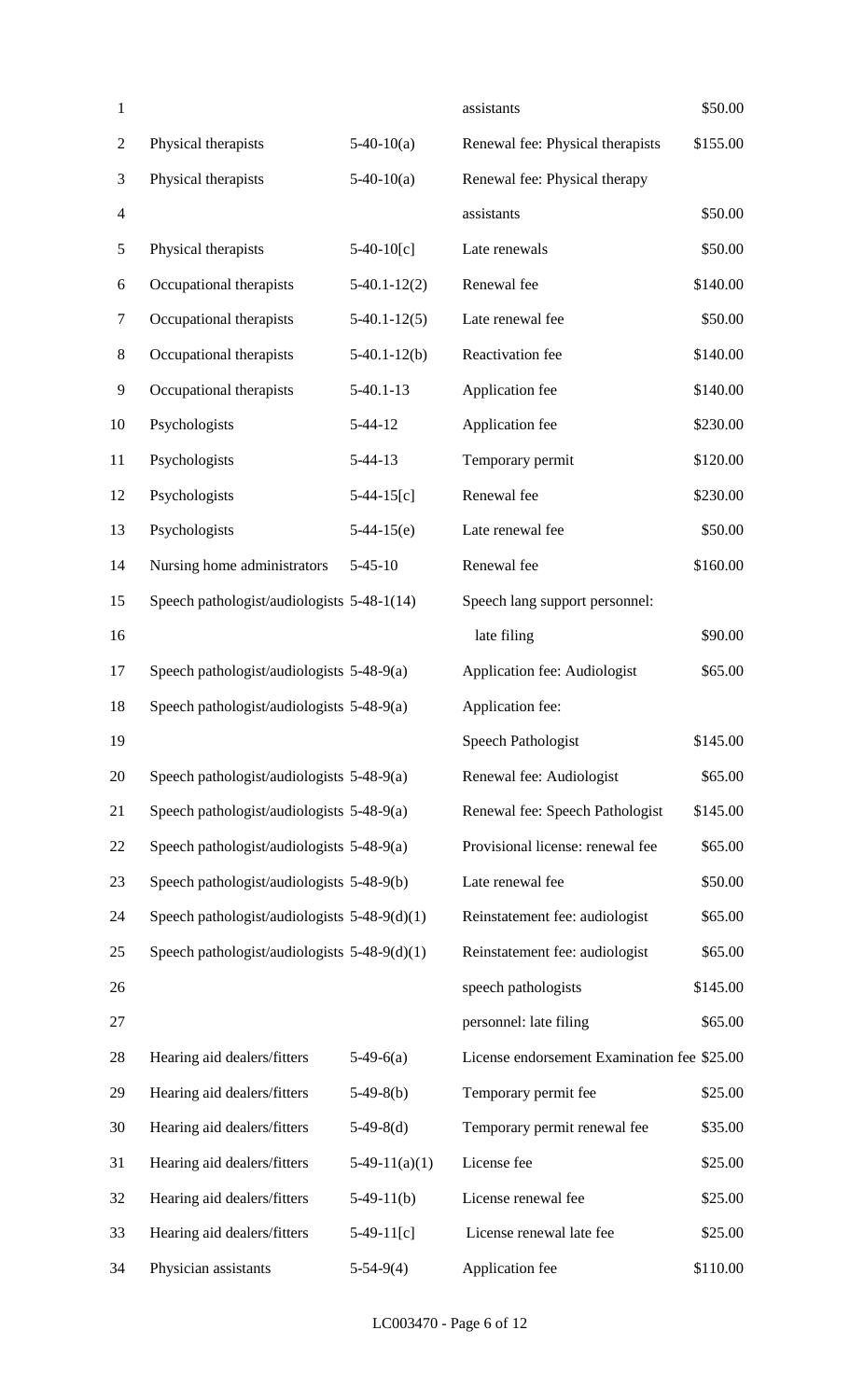| $\mathbf{1}$   | Physician assistants                | $5-54-11(b)$    | Renewal fee                       | \$110.00 |
|----------------|-------------------------------------|-----------------|-----------------------------------|----------|
| $\overline{c}$ | Orthotics/prosthetic practice       | $5-59.1-5$      | Application fee                   | \$120.00 |
| 3              | Orthotics/prosthetic practice       | $5-59.1-12$     | Renewal fee                       | \$120.00 |
| 4              | Athletic trainers                   | $5 - 60 - 11$   | Application fee                   | \$60.00  |
| 5              | Athletic trainers                   | $5 - 60 - 11$   | Renewal fee                       | \$60.00  |
| 6              | Athletic trainers                   | $5 - 60 - 11$   | Late renewal fee                  | \$25.00  |
| $\tau$         | Mental health counselors            | $5 - 63.2 - 16$ | Application fee: Marriage         |          |
| $8\,$          | Marriage and family therapists      |                 | Family therapist                  | \$130.00 |
| 9              | Mental health counselors            | $5-63.2-16$     | <b>Application fee: Mental</b>    |          |
| 10             | Marriage and family therapists      |                 | Health counselors                 | \$70.00  |
| 11             | Mental health counselors            | $5 - 63.2 - 16$ | Reexamination fee:                |          |
| 12             | Marriage and family therapists      |                 | Marriage/family therapist         | \$130.00 |
| 13             | Mental health counselors            | $5 - 63.2 - 16$ | Reexamination fee:                |          |
| 14             | Marriage and family therapists      |                 | Mental health counselors          | \$70.00  |
| 15             | Mental health counselors            | $5-63.2-17(a)$  | Renewal fee: Marriage             |          |
| 16             | Marriage and Family therapists      |                 | Family therapist                  | \$130.00 |
| 17             | Mental health counselors            | $5-63.2-17(a)$  | Renewal fee:                      |          |
| 18             | Marriage and Family therapist       |                 | Mental health counselor           | \$50.00  |
| 19             | Mental health counselors            | $5-63.2-17(b)$  | Late renewal fee                  |          |
| 20             | Marriage and Family therapist       |                 | Marriage and family therapist     | \$90.00  |
| 21             | Dieticians                          | $5-64-6(b)$     | Application fee                   | \$75.00  |
| 22             | Dieticians                          | $5 - 64 - 7$    | Graduate status: Application fee: | \$75.00  |
| 23             | Dieticians                          | $5 - 64 - 8$    | Renewal fee                       | \$75.00  |
| 24             | Dieticians                          | $5 - 64 - 8$    | Reinstatement fee                 | \$75.00  |
| 25             | Radiologic technologists            | $5 - 68.1 - 10$ | Application fee maximum           | \$190.00 |
| 26             | Licensed chemical dependency 5-69-9 |                 | Application fee                   | \$75.00  |
| 27             | professionals                       |                 |                                   |          |
| 28             | Licensed chemical dependency 5-69-9 |                 | Renewal fee                       | \$75.00  |
| 29             | professionals                       |                 |                                   |          |
| 30             | Licensed chemical                   | $5-69-9$        | Application fee                   | \$75.00  |
| 31             | Licensed chemical dependency 5-69-9 |                 | Application fee                   | \$75.00  |
| 32             | clinical supervisor                 |                 |                                   |          |
| 33             | Licensed chemical dependency 5-69-9 |                 | Renewal fee                       | \$75.00  |
| 34             | clinical supervisor                 |                 |                                   |          |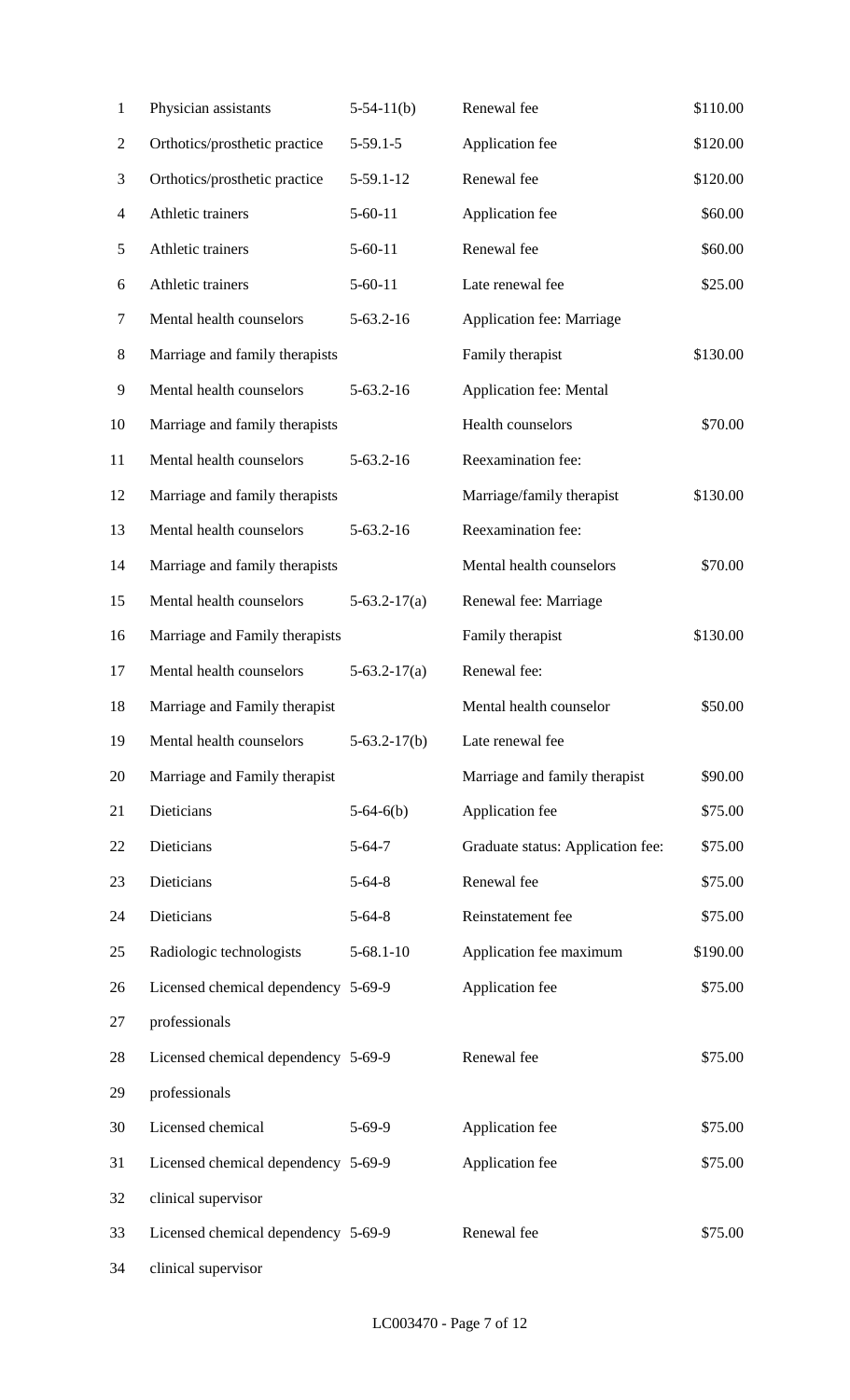| $\mathbf{1}$             | Deaf interpreters                         | $5-71-8(a)(3)$     | License fee maximum                            | \$25.00  |
|--------------------------|-------------------------------------------|--------------------|------------------------------------------------|----------|
| $\overline{c}$           | Deaf interpreters                         | $5 - 71 - 8(a)(3)$ | License renewal fee                            | \$25.00  |
| 3                        | Milk producers                            | $21-2-7(g)(1)$     | In-state milk processor                        | \$160.00 |
| $\overline{\mathcal{A}}$ | Milk producers                            | $21 - 2 - 7(g)(2)$ | Out-of-state milk processor                    | \$160.00 |
| 5                        | Milk producers                            | $21 - 2 - 7(g)(3)$ | Milk distributors                              | \$160.00 |
| 6                        | Frozen desserts                           | $21-9-3(1)$        | In-state wholesale                             | \$550.00 |
| 7                        | Frozen desserts                           | $21-9-3(2)$        | Out-of-state wholesale                         | \$160.00 |
| $8\,$                    | Frozen desserts                           | $21-9-3(3)$        | Retail frozen dess processors                  | \$160.00 |
| 9                        | Meats                                     | $21 - 11 - 4$      | Wholesale                                      | \$160.00 |
| 10                       | Meats                                     | $21 - 11 - 4$      | Retail                                         | \$40.00  |
| 11                       | Shellfish packing houses                  | $21 - 14 - 2$      | License fee: Shipper/reshipper                 | \$320.00 |
| 12                       | Shellfish packing houses                  | $21 - 14 - 2$      | License fee: Shucker packer/repacker \$390.00  |          |
| 13                       | Non-alcoholic bottled beverages,          |                    |                                                |          |
| 14                       | drinks & juices                           | $21 - 23 - 2$      | Bottler permit                                 | \$550.00 |
| 15                       | Non-alcoholic bottled beverages,          |                    |                                                |          |
| 16                       | drinks and juices                         | $21 - 23 - 2$      | Bottle apple cider fee                         | \$60.00  |
| 17                       | Farm home food manufacturers 21-27-6.1(4) |                    | Registration fee                               | \$65.00  |
| 18                       | Food businesses                           | $21-27-10(e)(1)$   | Food processors wholesale                      | \$300.00 |
| 19                       | Food businesses                           | $21-27-10(e)(2)$   | Food processors retail                         | \$120.00 |
| 20                       | Food businesses                           | $21-27-10(e)(3)$   | Food service establishments                    |          |
| 21                       |                                           |                    | 50 seats or less                               | \$160.00 |
| 22                       | Food businesses                           | $21-27-10(e)(3)$   | Food service establishments                    |          |
| 23                       |                                           |                    | more than 50 seats                             | \$240.00 |
| 24                       | Food businesses                           | $21-27-10(e)(3)$   | Mobile food service units                      | \$100.00 |
| 25                       | Food businesses                           | $21-27-10(e)(3)$   | Industrial caterer or food vending             |          |
| 26                       |                                           |                    | Machine commissary                             | \$280.00 |
| 27                       | Food businesses                           | $21-27-10(e)(3)$   | Cultural heritage educational Facility \$80.00 |          |
| 28                       | Food businesses                           | $21-27-10(e)(4)$   | Vending Machine Location                       |          |
| 29                       |                                           |                    | 3 units or less                                | \$50.00  |
| 30                       | Food businesses                           | $21-27-10(e)(4)$   | Vending Machine Location                       |          |
| 31                       |                                           |                    | 4-10 units                                     | \$100.00 |
| 32                       | Food businesses                           | $21-27-10(e)(4)$   | Vending Machine Location =                     |          |
| 33                       |                                           |                    | 11 units                                       | \$120.00 |
| 34                       | Food businesses                           | $21-27-10(e)(5)$   | Retail Mkt 1-2 cash registers                  | \$120.00 |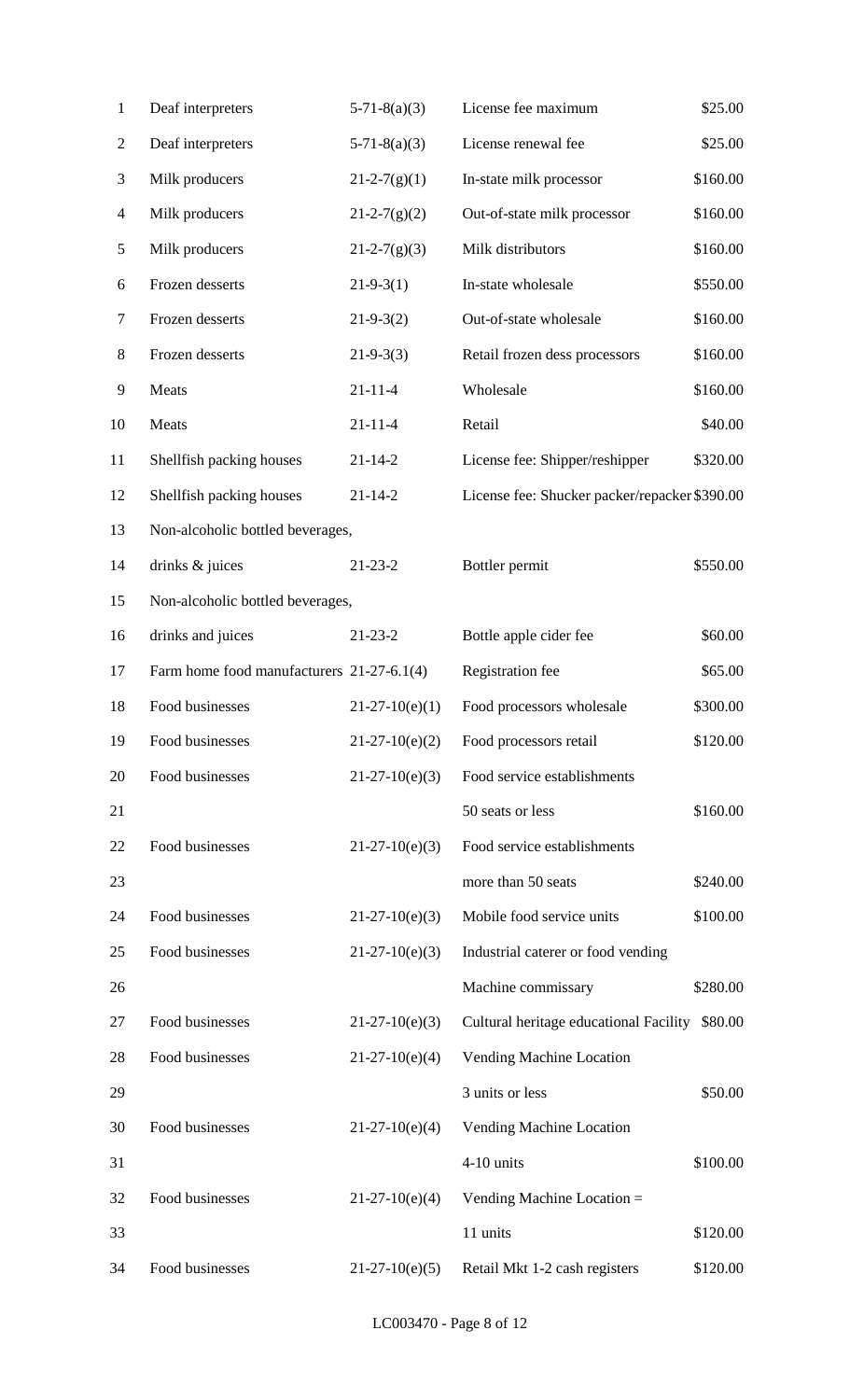| $\mathbf{1}$ | Food businesses          | $21-27-10(e)(5)$    | Retail Market 3-5 cash registers               | \$240.00 |
|--------------|--------------------------|---------------------|------------------------------------------------|----------|
| 2            | Food businesses          | $21-27-10(e)(5)$    | Retail Market = $6$ Cash registers             | \$510.00 |
| 3            | Food businesses          | $21-27-10(e)(6)$    | Retail food peddler                            | \$100.00 |
| 4            | Food businesses          | $21-27-10(e)(7)$    | Food warehouses                                | \$190.00 |
| 5            | Food businesses          | 21-27-11.2          | Certified food safety mgr                      | \$50.00  |
| 6            | License verification fee | $23 - 1 - 16.1$     | All license types                              | \$50.00  |
| 7            | Tattoo and body piercing | $23 - 1 - 39$       | Annual registration fee: Person                | \$90.00  |
| 8            | Tattoo and body piercing | $23 - 1 - 39$       | Annual registration fee: establishment \$90.00 |          |
| 9            | Vital records            | $23-3-25(a)(1)$     | Certificate of birth, fetal death,             |          |
| 10           |                          |                     | death, marriage, birth, or                     |          |
| 11           |                          |                     | Certification that such record                 |          |
| 12           |                          |                     | Cannot be found                                | \$20.00  |
| 13           | Vital records            | $23-3-25(a)(1)$     | Each duplicate of certificate of               |          |
| 14           |                          |                     | birth, fetal death, death,                     |          |
| 15           |                          |                     | marriage, birth, or certification              |          |
| 16           |                          |                     | that such record cannot be found               | \$15.00  |
| 17           | Vital records            | $23-3-25(a)(2)$     | Each additional calendar year                  |          |
| 18           |                          |                     | Search, if within 3 months of                  |          |
| 19           |                          |                     | original search and if receipt of              |          |
| 20           |                          |                     | original search presented                      | \$2.00   |
| 21           | Vital records            | $23-3-25(a)(3)$     | <b>Expedited service</b>                       | \$7.00   |
| 22           | Vital records            | $23-3-25(a)(4)$     | Adoptions, legitimations, or                   |          |
| 23           |                          |                     | Paternity determinations                       | \$15.00  |
| 24           | Vital records            | $23 - 3 - 25(a)(5)$ | Authorized corrections,                        |          |
| 25           |                          |                     | Alterations, and additions                     | \$10.00  |
| 26           | Vital records            | $23 - 3 - 25(a)(6)$ | Filing of delayed record and                   |          |
| 27           |                          |                     | <b>Examination of documentary Proof</b>        | \$20.00  |
| 28           | Vital records            | $23-3-25(a)(6)$     | Issuance of certified copy of a                |          |
| 29           |                          |                     | delayed record                                 | \$20.00  |
| 30           | <b>Medical Examiner</b>  | $23 - 4 - 13$       | Autopsy reports                                | \$40.00  |
| 31           | <b>Medical Examiner</b>  | $23 - 4 - 13$       | Cremation certificates and statistics          | \$30.00  |
| 32           | <b>Medical Examiner</b>  | $23 - 4 - 13$       | Testimony in civil suits:                      |          |
| 33           |                          |                     | Minimum/day                                    | \$650.00 |
| 34           | <b>Medical Examiner</b>  | $23 - 4 - 13$       | Testimony in civil suits:                      |          |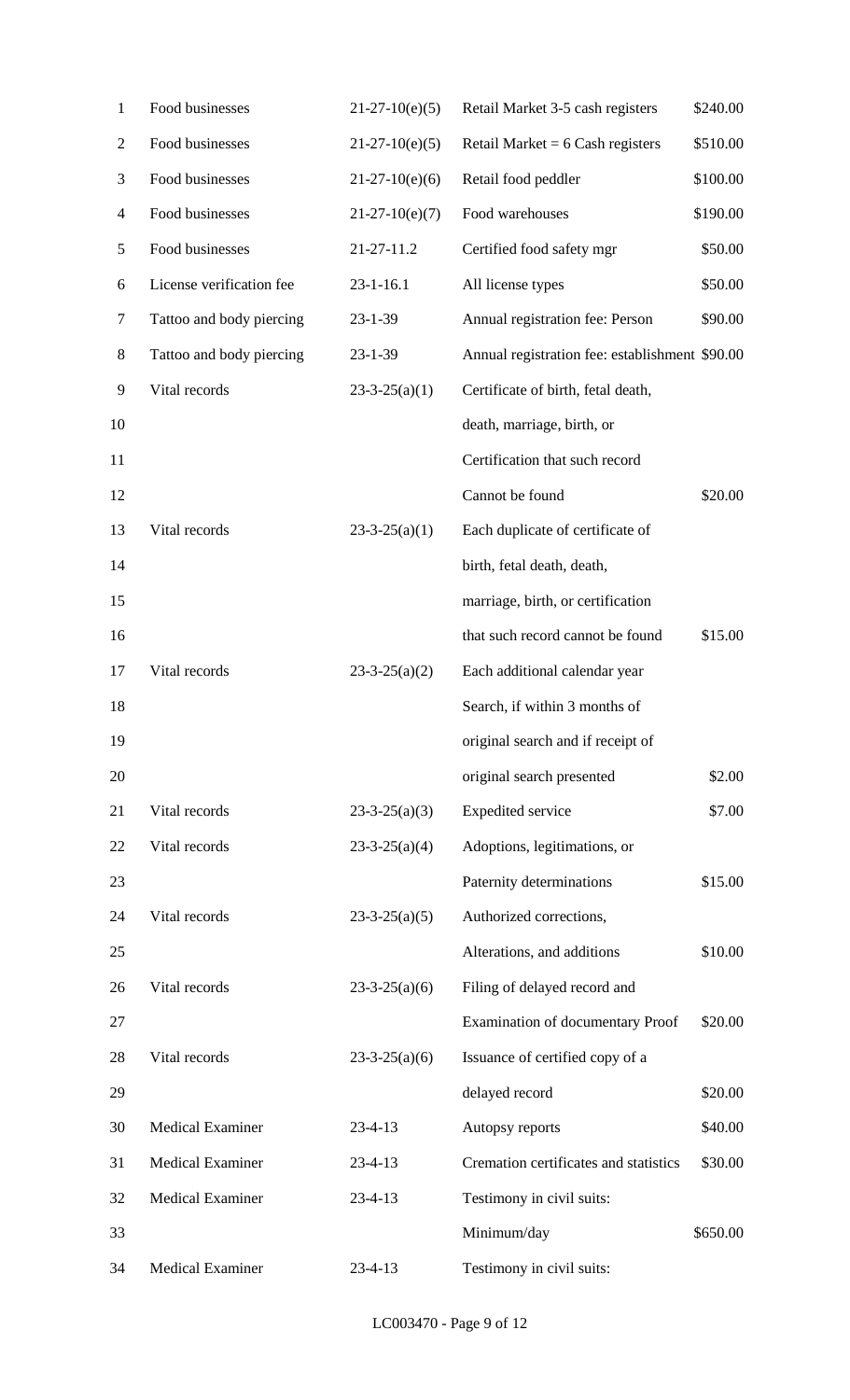| $\mathbf{1}$   |                                                 |                   | Maximum/day                     | \$3,250.00  |
|----------------|-------------------------------------------------|-------------------|---------------------------------|-------------|
| $\overline{2}$ | Emergency medical technicians 23-4.1-10[c]      |                   | Annual fee: ambulance           |             |
| 3              |                                                 |                   | service maximum                 | \$540.00    |
| $\overline{4}$ | Emergency medical technicians 23-4.1-10[c]      |                   | Annual fee: vehicle license     |             |
| 5              |                                                 |                   | maximum                         | \$275.00    |
| 6              | Emergency medical technicians 23-4.1-10[c]      |                   | Triennial fee: EMT license      |             |
| $\tau$         |                                                 |                   | maximum                         | \$120.00    |
| $8\,$          | Emergency medical technicians $23-4.1-10(c)(2)$ |                   | Exam fee maximum: EMT           | \$120.00    |
| 9              | Emergency medical technicians $23-4.1-10(c)(2)$ |                   | Vehicle inspection maximum      | \$190.00    |
| 10             | <b>Clinical laboratories</b>                    | $23-16.2-4(a)$    | Clinical laboratory license per |             |
| 11             |                                                 |                   | specialty                       | \$650.00    |
| 12             | <b>Clinical laboratories</b>                    | $23-16.2-4(a)$    | Laboratory station license      | \$650.00    |
| 13             | <b>Clinical laboratories</b>                    | $23-16.2-4(b)$    | Permit fee                      | \$70.00     |
| 14             | Health care facilities                          | 23-17-38          | Hospital: base fee annual       | \$16,900.00 |
| 15             | Health care facilities                          | 23-17-38          | Hospital: annual per bed fee    | \$120.00    |
| 16             | Health care facilities                          | 23-17-38          | ESRD: annual fee                | \$3,900.00  |
| 17             | Health care facilities                          | 23-17-38          | Home nursing care/home          |             |
| 18             |                                                 |                   | Care providers                  | \$650.00    |
| 19             | Health care facilities                          | 23-17-38          | OACF: annual fee                | \$650.00    |
| 20             | Assisted living residences/                     |                   |                                 |             |
| 21             | administrators                                  | $23-17.4-15.2(d)$ | License application fee:        | \$220.00    |
| 22             | Assisted living residences/                     |                   |                                 |             |
| 23             | administrators                                  | $23-17.4-15.2(d)$ | License renewal fee:            | \$220.00    |
| 24             | Assisted living residences                      | 23-17.4-31        | Annual facility fee: base       | \$330.00    |
| 25             | Assisted living residences                      | 23-17.4-31        | Annual facility per bed         | \$70.00     |
| 26             | Nursing assistant registration                  | 23-17.9-3         | Application: competency         |             |
| 27             |                                                 |                   | evaluation training program     |             |
| 28             |                                                 |                   | maximum                         | \$325.00    |
| 29             | Nursing assistant registration                  | 23-17.9-5         | Application fee                 | \$35.00     |
| 30             | Nursing assistant registration                  | 23-17.9-5         | Exam fee: skills proficiency    | \$170.00    |
| 31             | Nursing assistant registration                  | 23-17.9-6         | Registration fee                | \$35.00     |
| 32             | Nursing assistant registration                  | 23-17.9-7         | Renewal fee                     | \$35.00     |
| 33             | Sanitarians                                     | $23-19.3-5(a)$    | Registration fee                | \$25.00     |
| 34             | Sanitarians                                     | $23-19.3-5(b)$    | Registration renewal            | \$25.00     |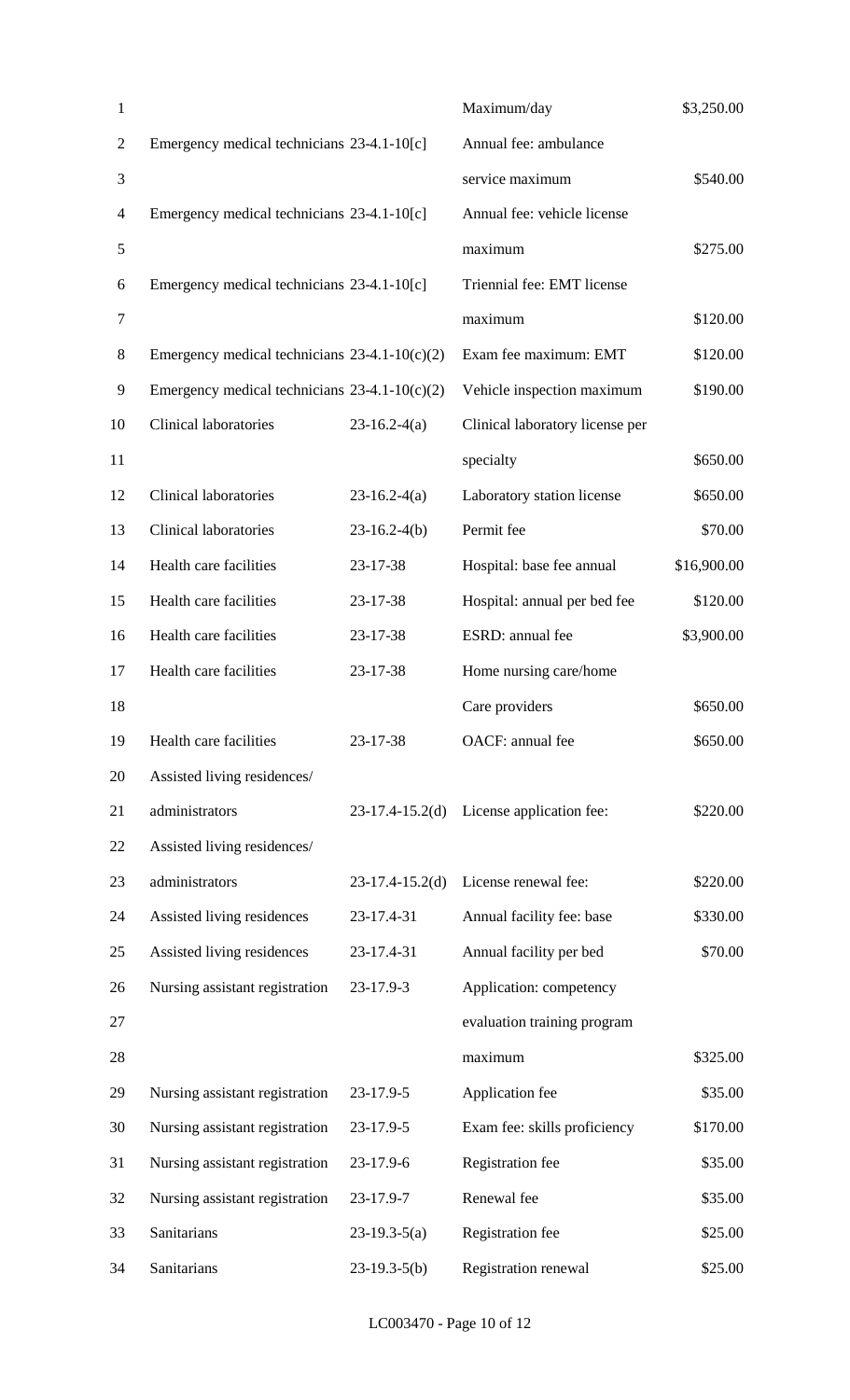| 1              | Massage therapy                | $23-20.8-3(e)$ | Massage therapist appl fee           | \$65.00  |
|----------------|--------------------------------|----------------|--------------------------------------|----------|
| $\overline{2}$ | Massage therapy                | $23-20.8-3(e)$ | Massage therapist renewal fee        | \$65.00  |
| 3              | <b>Recreational facilities</b> | $23 - 21 - 2$  | Application fee                      | \$160.00 |
| $\overline{4}$ | Swimming pools                 | $23 - 22 - 6$  | Application license: first pool      | \$250.00 |
| 5              | Swimming pools                 | $23 - 22 - 6$  | Additional pool fee at same location | \$75.00  |
| 6              | Swimming pools                 | $23 - 22 - 6$  | Seasonal application license:        |          |
| 7              |                                |                | first pool                           | \$150.00 |
| 8              | Swimming pools                 | $23 - 22 - 6$  | Seasonal additional pool fee at      |          |
| 9              |                                |                | same location                        | \$75.00  |
| 10             | Swimming pools                 | $23 - 22 - 6$  | Year-round license for non-profit    | \$25.00  |
| 11             | Swimming pools                 | 23-22-10       | Duplicate license                    | \$2.00   |
| 12             | Swimming pools                 | 23-22-12       | Penalty for violations               | \$50.00  |
| 13             | Respiratory care practitioners | 23-39-11       | Application fee                      | \$60.00  |
| 14             | Respiratory care practitioners | 23-39-11       | Renewal fee                          | \$60.00  |

SECTION 3. This act shall take effect upon passage.

======== LC003470  $=$